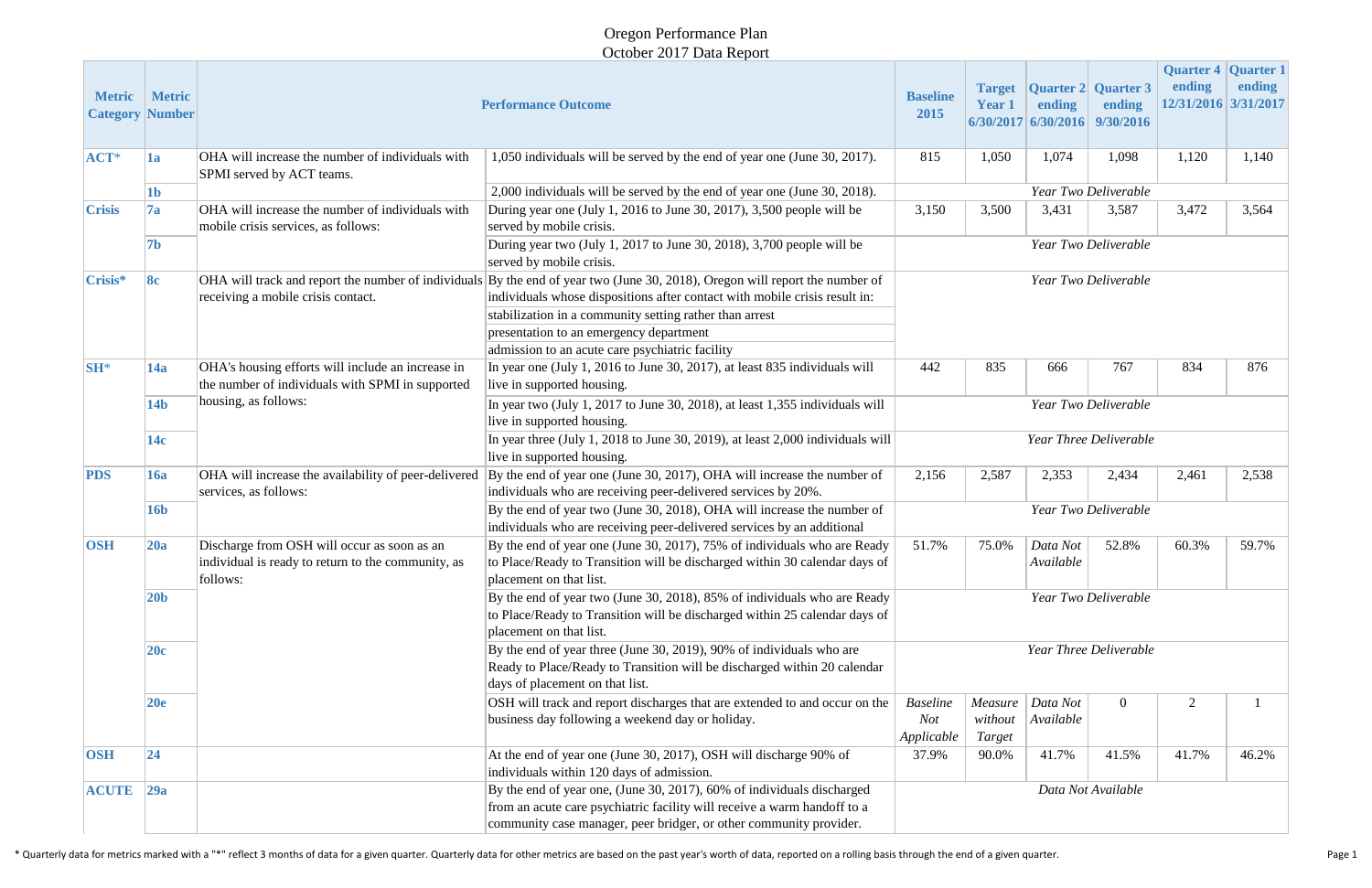## Oregon Performance Plan October 2017 Data Report

| <b>Metric</b> | <b>Metric</b><br><b>Category Number</b> |                                                                                                                                                                               | <b>Performance Outcome</b>                                                                                                                                                                                                                | <b>Baseline</b><br>2015                                                                             | <b>Target</b><br><b>Year 1</b> | ending | <b>Quarter 2 Quarter 3</b><br>ending<br>$6/30/2017$ 6/30/2016 9/30/2016 | <b>Quarter 4 Quarter 1</b><br>ending<br>12/31/2016 3/31/2017 | ending |
|---------------|-----------------------------------------|-------------------------------------------------------------------------------------------------------------------------------------------------------------------------------|-------------------------------------------------------------------------------------------------------------------------------------------------------------------------------------------------------------------------------------------|-----------------------------------------------------------------------------------------------------|--------------------------------|--------|-------------------------------------------------------------------------|--------------------------------------------------------------|--------|
|               | 29 <sub>b</sub>                         |                                                                                                                                                                               | By the end of year two, (June 30, 2018), 75% of individuals discharged<br>from an acute care psychiatric facility will receive a warm handoff to a<br>community case manager, peer bridger, or other community provider.                  |                                                                                                     |                                |        | Year Two Deliverable                                                    |                                                              |        |
|               | 29c                                     |                                                                                                                                                                               | By the end of year three, (June 30, 2019), 85% of individuals discharged<br>from an acute care psychiatric facility will receive a warm handoff to a<br>community case manager, peer bridger, or other community provider.                | <b>Year Three Deliverable</b>                                                                       |                                |        |                                                                         |                                                              |        |
| <b>ACUTE</b>  | 30                                      |                                                                                                                                                                               | OHA will continue to require that individuals receive a follow up visit with<br>a community mental health provider within 7 days of discharge, and OHA<br>will report this data.                                                          | 79.4%                                                                                               | Measure<br>without<br>Target   | 70.1%  | 71.5%                                                                   | 72.0%                                                        | 73.0%  |
| <b>ACUTE</b>  | 31a                                     |                                                                                                                                                                               | OHA will monitor and report the 30 day rates of readmission, by acute care<br>psychiatric facility.                                                                                                                                       | 9.2%                                                                                                | Measure<br>without<br>Target   | 10.6%  | 10.9%                                                                   | 11.1%                                                        | 10.3%  |
|               |                                         |                                                                                                                                                                               | OHA will monitor and report the 180 day rates of readmission, by acute<br>care psychiatric facility.                                                                                                                                      | 21.3%                                                                                               | Measure<br>without<br>Target   | 23.3%  | 22.6%                                                                   | 22.6%                                                        | 22.7%  |
| <b>ACUTE</b>  | 31 <sub>b</sub><br>32                   |                                                                                                                                                                               | Two or more readmissions to acute care psychiatric hospital in a six month<br>period.                                                                                                                                                     | 346<br><b>Baseline</b><br>Data Not Available<br>Data for<br>Not<br>Process<br>Applicable<br>Measure |                                |        | 280                                                                     |                                                              |        |
| <b>ACUTE</b>  | 35                                      |                                                                                                                                                                               | OHA will measure the average length of stay of individuals with SPMI in<br>acute care psychiatric facilities, by hospital.                                                                                                                | 8.9                                                                                                 | Measure<br>without<br>Target   | 9.2    | 9.6                                                                     | 9.6                                                          | 11.0   |
|               | 35                                      |                                                                                                                                                                               | OHA will also report the number of individuals with SPMI in each facility<br>whose length of stay exceeds 20 days.                                                                                                                        | 385                                                                                                 | Measure<br>without<br>Target   | 426    | 435                                                                     | 423                                                          | 459    |
| ED            | <b>40a</b>                              | OHA will reduce recidivism to emergency<br>departments for the psychiatric purposes, by taking<br>the following steps:                                                        | OHA will monitor the number of individuals with SPMI with two or more<br>readmissions to an emergency department for psychiatric reasons in a six<br>month period, by hospital.                                                           | 1,067                                                                                               | Measure<br>without<br>Target   | 816    | 924                                                                     | 919                                                          | 865    |
| ED            | <b>41a</b>                              | OHA will reduce the rate of visits to general<br>emergency departments by individuals with SPMI                                                                               | By the end of year one (June 30, 2017), there will be a 10% reduction from<br>the baseline.                                                                                                                                               | 1.54                                                                                                | 1.39                           | 1.92   | 2.03                                                                    | 2.06                                                         | 2.02   |
|               | 41 <sub>b</sub>                         | for mental health reasons, as follows:                                                                                                                                        | By the end of year two (June 30, 2018), there will be a 20% reduction from<br>the baseline.                                                                                                                                               | Year Two Deliverable                                                                                |                                |        |                                                                         |                                                              |        |
| ED            | 43                                      | OHA is working with hospitals to determine a<br>strategy for collecting data regarding individuals<br>with SPMI who are in emergency departments for<br>longer than 23 hours. | OHA will begin reporting this information in July 2017, and will provide<br>data by quarter thereafter. OHA will report this information by region.<br>OHA will pursue efforts to encourage reporting on a hospital-by-hospital<br>basis. | Year Two Deliverable                                                                                |                                |        |                                                                         |                                                              |        |
| $SE*$         | 45a                                     |                                                                                                                                                                               | The number of individuals with SPMI who receive supported employment<br>services who are employed in competitive integrated employment                                                                                                    | <b>Baseline</b><br>Not<br>Applicable                                                                | Measure<br>without<br>Target   | 702    | 680                                                                     | 697                                                          | 628    |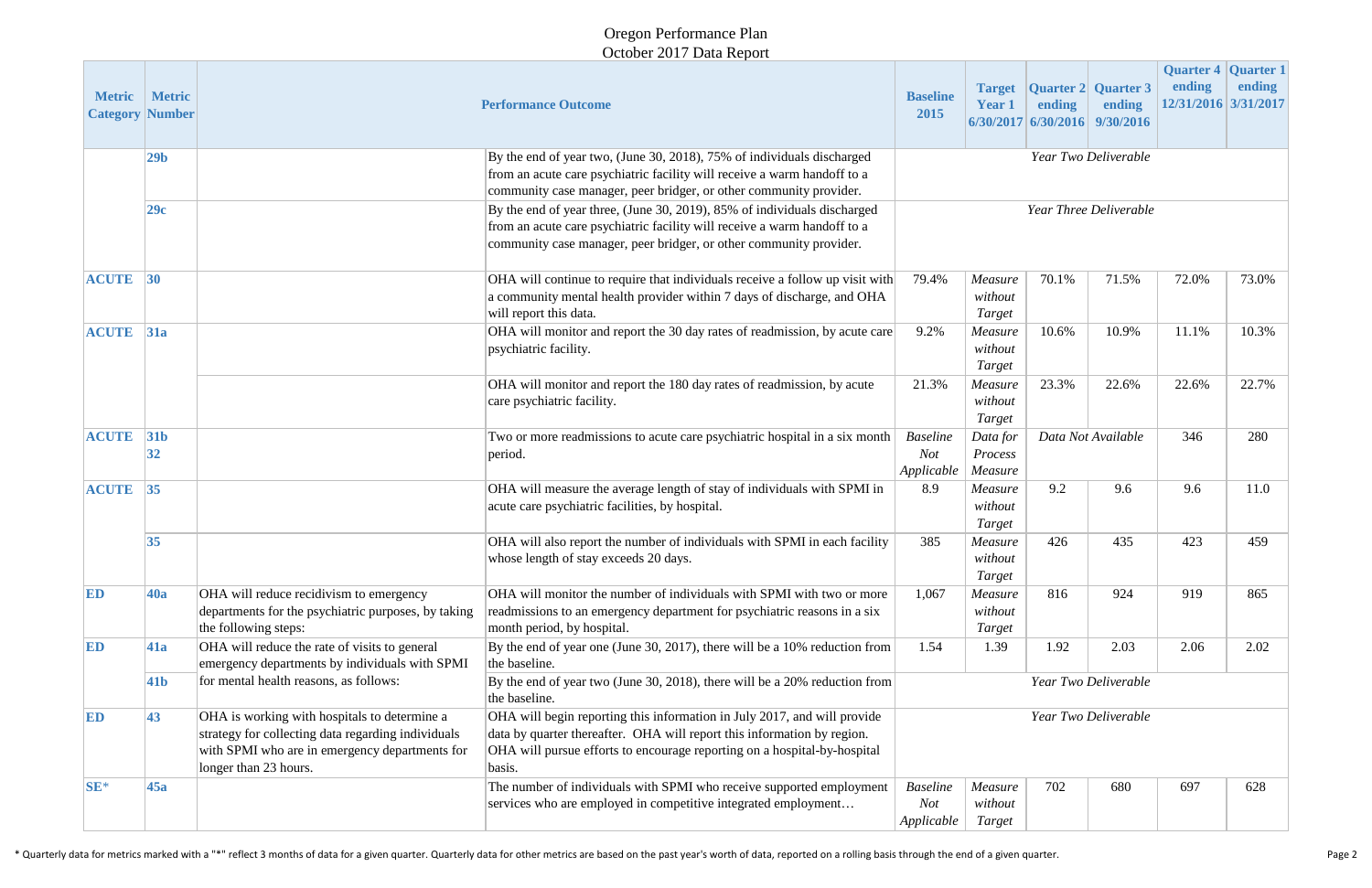#### Oregon Performance Plan October 2017 Data Report

|                                  |                                |                                                                                                                                                                                         | $\sim$ Clock $2017$ Data Report                                                                                                                                                                                                                              |                                             |                              |                                                               |                      |                                                       |        |  |  |  |
|----------------------------------|--------------------------------|-----------------------------------------------------------------------------------------------------------------------------------------------------------------------------------------|--------------------------------------------------------------------------------------------------------------------------------------------------------------------------------------------------------------------------------------------------------------|---------------------------------------------|------------------------------|---------------------------------------------------------------|----------------------|-------------------------------------------------------|--------|--|--|--|
| <b>Metric</b><br><b>Category</b> | <b>Metric</b><br><b>Number</b> | <b>Performance Outcome</b>                                                                                                                                                              |                                                                                                                                                                                                                                                              | <b>Baseline</b><br>2015                     | <b>Target</b><br>Year 1      | <b>Quarter 2 Quarter 3</b><br>ending<br>$6/30/2017$ 6/30/2016 | ending<br>9/30/2016  | Quarter 4 Quarter 1<br>ending<br>12/31/2016 3/31/2017 | ending |  |  |  |
|                                  | 45 <sub>b</sub>                |                                                                                                                                                                                         | The number of individuals with SPMI who no longer receive supported<br>employment services and are employed without currently receiving<br>supportive services from a supported employment specialist (but who may<br>rely upon natural and other supports). | <b>Baseline</b><br><b>Not</b><br>Applicable | Measure<br>without<br>Target | 83                                                            | 114                  | 115                                                   | 164    |  |  |  |
| <b>SRTF</b>                      | $\vert$ 49b $\vert$ i)         | OHA will seek to reduce the length of stay of civilly<br>committed individuals in secure residential                                                                                    | By the end of year one (June 30, 2017), there will be a 10% reduction from<br>the baseline. (Mean)                                                                                                                                                           | 638.0                                       | 574.2                        | 422.7                                                         | 409.1                | 552.8                                                 | 543.5  |  |  |  |
| $49b$ (ii)                       |                                | treatment facilities, as follows:                                                                                                                                                       | By the end of year two (June 30, 2018), there will be a 20% reduction from<br>the baseline.                                                                                                                                                                  |                                             |                              |                                                               | Year Two Deliverable |                                                       |        |  |  |  |
| <b>SRTF</b>                      | 49c                            | OHA will regularly report on the number of civilly<br>committed individuals in SRTFs, their lengths of<br>stay, and the number of individuals who are<br>discharged.                    | Starting with year two of this Plan (July 1, 2017), OHA will collect data<br>identifying the type of, and the placement to which they are discharged.                                                                                                        | Year Two Deliverable                        |                              |                                                               |                      |                                                       |        |  |  |  |
| $\mathbf{CJD}^*$                 | 52a                            | OHA will work to decrease the number of<br>individuals with serious and persistent mental illness receiving jail diversion services.<br>who are arrested or admitted to jail based on a | OHA will continue to report the number of individuals with SPMI                                                                                                                                                                                              | <b>Baseline</b><br><b>Not</b><br>Applicable | Measure<br>without<br>Target | 1,387                                                         | 1,553                | 1,610                                                 | 1,736  |  |  |  |
|                                  | 52a                            | mental health reason, by engaging in the following<br>strategies:                                                                                                                       | OHA will continue to report the number of reported diversions. (Pre-<br>Arrest)                                                                                                                                                                              | <b>Baseline</b><br><b>Not</b><br>Applicable | Measure<br>without<br>Target | 258                                                           | 284                  | 385                                                   | 346    |  |  |  |
|                                  | 52a                            |                                                                                                                                                                                         | OHA will continue to report the number of reported diversions. (Post-<br>Arrest)                                                                                                                                                                             | <b>Baseline</b><br><b>Not</b><br>Applicable | Measure<br>without<br>Target | 978                                                           | 1,269                | 1,225                                                 | 1,390  |  |  |  |
| 52d                              |                                |                                                                                                                                                                                         | As of July 2016, OHA will track arrests of individuals with SPMI who are<br>enrolled in services and will provide data by quarter thereafter.                                                                                                                | <b>Baseline</b><br><b>Not</b><br>Applicable |                              |                                                               | Data Not Available   |                                                       |        |  |  |  |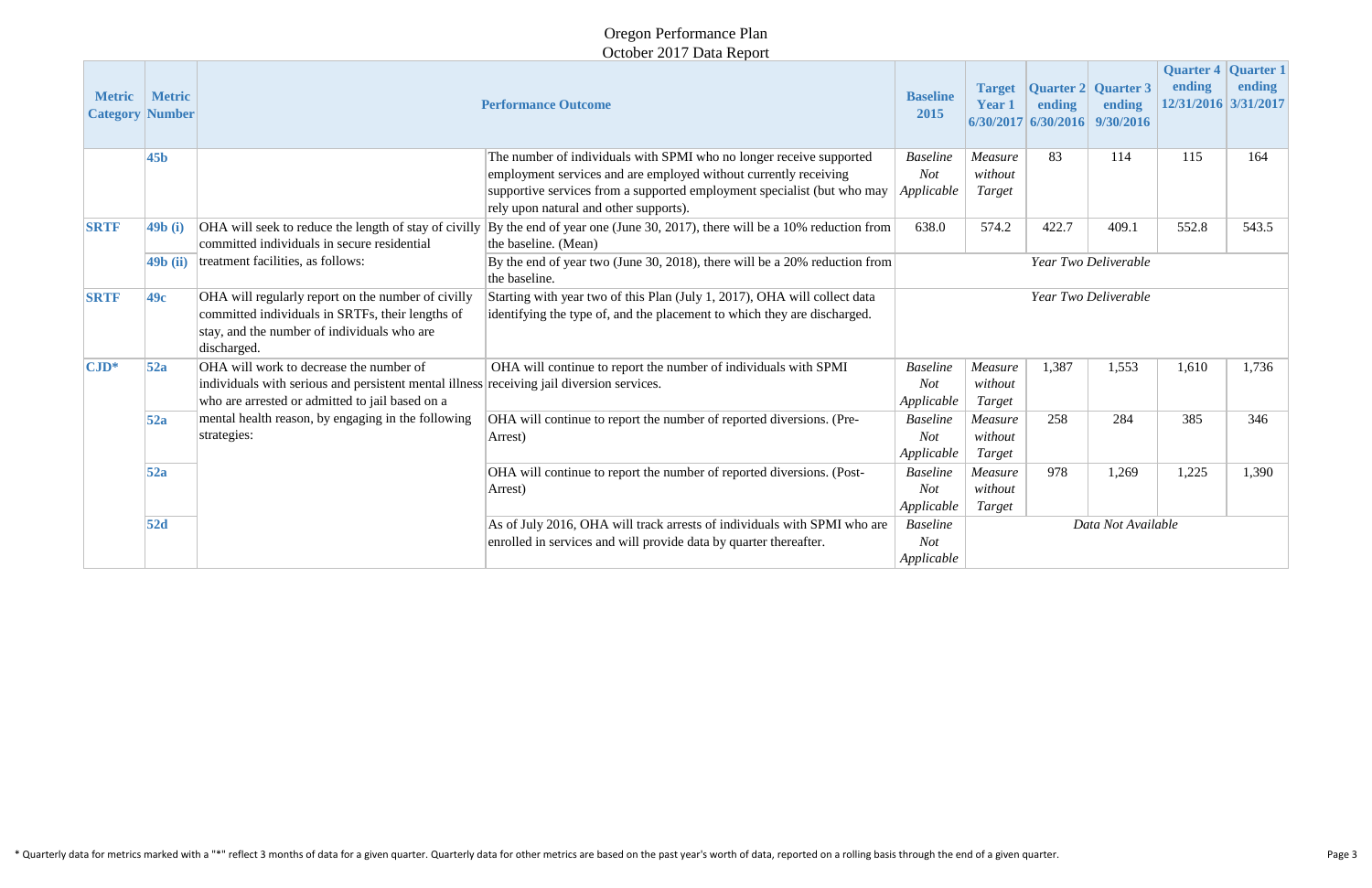## **Rates of Readmission by Acute Care Facility (31a-b)**

### **2017 Q1 (April 1, 2016 – March 31, 2017)**

| <b>Acute Care Psychiatric Hospital</b>      | Location    | $30$ -day | $180$ -day |
|---------------------------------------------|-------------|-----------|------------|
| <b>Asante Rogue Regional Medical Center</b> | Medford     | 11.1      | 22.2       |
| (Rogue Valley)                              |             |           |            |
| Bay Area Hospital                           | Coos Bay    | 10.8      | 24.1       |
| Good Samaritan Regional Medical Center      | Corvallis   | 11.6      | 22.5       |
| *Legacy Emmanuel Medical Center/Unity       | Portland    | 10.3      | 19.6       |
| *Legacy Good Samaritan Medical Center       | Portland    | 7.2       | 18.7       |
| *Oregon Health Sciences University          | Portland    | 9.1       | 19.6       |
| Peace Health - Sacred Heart Medical Center  | Eugene      | 8.8       | 22.4       |
| *Portland Adventist Medical Center          | Portland    | 10.4      | 23.7       |
| <b>Providence Portland Medical Center</b>   | Portland    | 11.8      | 24.7       |
| Providence St. Vincent Medical Center       | Portland    | 11.4      | 24.7       |
| Salem Hospital                              | Salem       | 8.3       | 23.8       |
| <b>St Charles Health System Sage View</b>   | <b>Bend</b> | 10.7      | 22.0       |

\*Acute Care Psychiatric Facilities noted above will be closing their psychiatric units and transferring that capacity to Unity Center for Behavioral Health, effective January 1, 2017.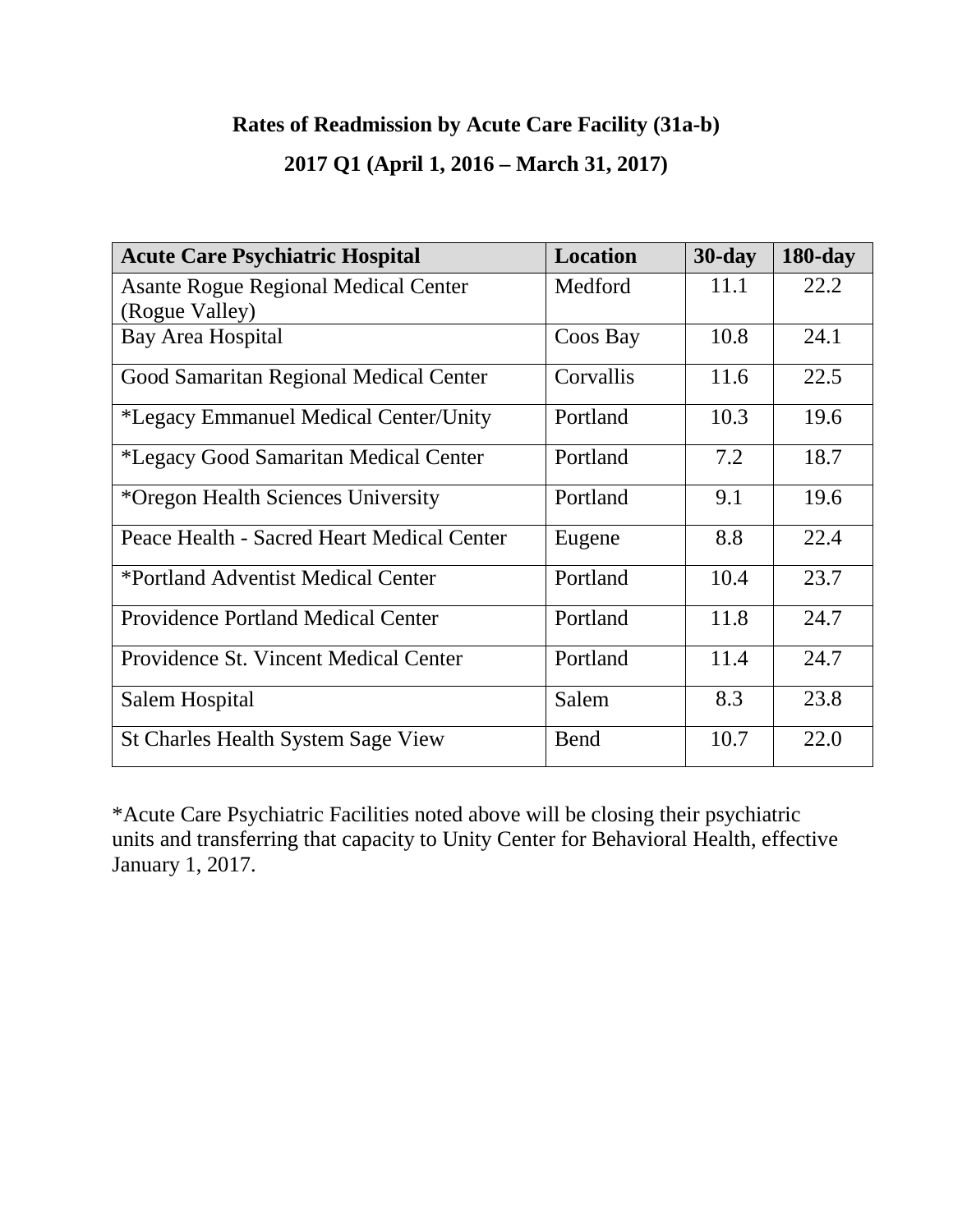## **Average Length of Stay in Acute Care Facilities, by Facility (35) 2017 Q1 (April 1, 2016 – March 31, 2017)**

| <b>Acute Care Psychiatric</b><br><b>Hospital</b>              | Location  | <b>Average</b><br>Length<br>of Stay | <b>Number of Individuals</b><br>whose Length of Stay<br>exceeds 20 days |
|---------------------------------------------------------------|-----------|-------------------------------------|-------------------------------------------------------------------------|
| <b>Asante Rogue Regional Medical</b><br>Center (Rogue Valley) | Medford   | 9.3                                 | 30                                                                      |
| Bay Area Hospital                                             | Coos Bay  | 6.8                                 | 8                                                                       |
| Good Samaritan Regional<br><b>Medical Center</b>              | Corvallis | 12.6                                | 39                                                                      |
| *Legacy Emmanuel<br><b>Medical Center/Unity</b>               | Portland  | 17.3                                | 45                                                                      |
| *Legacy Good Samaritan<br><b>Medical Center</b>               | Portland  | 9.5                                 | 20                                                                      |
| *Oregon Health Sciences<br>University                         | Portland  | 9.1                                 | 17                                                                      |
| Peace Health - Sacred Heart<br><b>Medical Center</b>          | Eugene    | 13.5                                | 78                                                                      |
| *Portland Adventist<br><b>Medical Center</b>                  | Portland  | 11.4                                | 61                                                                      |
| <b>Providence Portland</b><br><b>Medical Center</b>           | Portland  | 11.7                                | 64                                                                      |
| Providence St. Vincent Medical<br>Center                      | Portland  | 9.6                                 | 38                                                                      |
| Salem Hospital                                                | Salem     | 13.1                                | 38                                                                      |
| <b>St Charles Health System</b><br><b>Sage View</b>           | Bend      | 7.7                                 | 21                                                                      |

\*Acute Care Psychiatric Facilities noted above will be closing their psychiatric units and transferring that capacity to Unity Center for Behavioral Health, effective January 1, 2017.